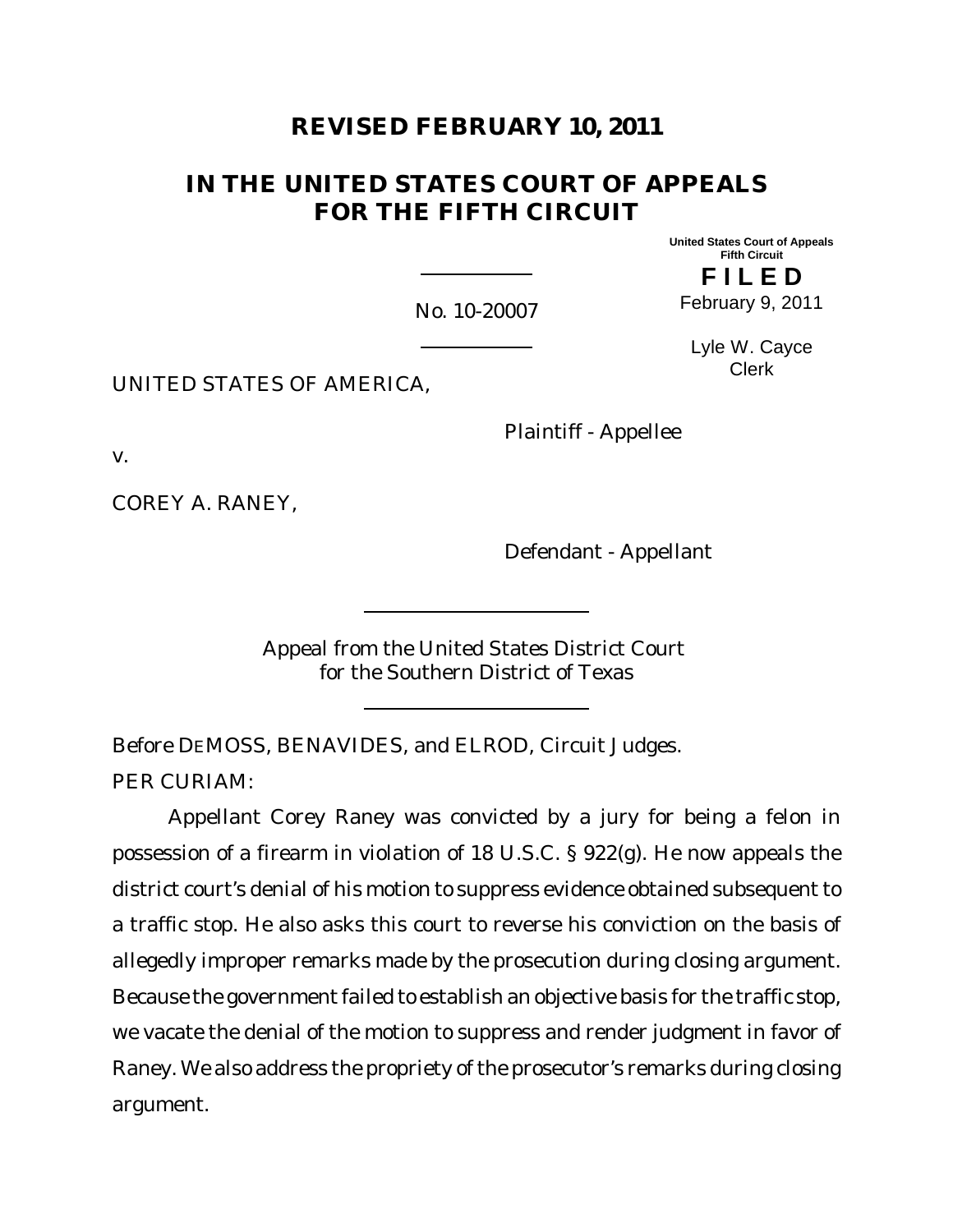**I.**

On September 15, 2008, Raney was stopped by Houston Police Officer Rohan Walker for driving in the wrong lane of traffic. Following a search of his person, Raney was arrested and indicted in a single count indictment for being a felon in possession of a firearm. Before trial, Raney filed a motion to suppress challenging the legality of the traffic stop. To establish the constitutionality of the stop, the government offered the following evidence at the suppression hearing and at trial.

During the suppression hearing, Officer Walker testified that he and Houston Police Officer John Watson had been settling disturbances stemming from Hurricane Ike-related gasoline shortages at a gas station located at the intersection of Almeda-Genoa Road and Chiswick Road. Cars waiting to enter the gas station were backed up on the eastbound lane of Almeda-Genoa and the southbound lane of Chiswick. Because Chiswick was the only street providing access to a subdivision, cars attempting to exit the subdivision were also lined up in the southbound lane. The record does not reflect which cars were waiting to enter the gas station and which were waiting to exit the subdivision. Officers Walker and Watson testified that the southbound lane of traffic on Chiswick was blocked and thus access to and exit from the subdivision was limited to one lane. Officers Walker and Watson were stationed on Chiswick and controlling traffic by temporarily permitting vehicles not queuing for the gas station to travel in the northbound lane of Chiswick, drive around the stopped cars, and exit the subdivision. Officer Watson was stationed at the intersection and Officer Walker was stationed north of the intersection on Chiswick.

Raney's car was in the line of cars traveling southbound on Chiswick towards the intersection. Officer Walker testified that Raney pulled into the northbound lane of Chiswick without his direction and began driving southbound at approximately ten to fifteen miles per hour. Officer Walker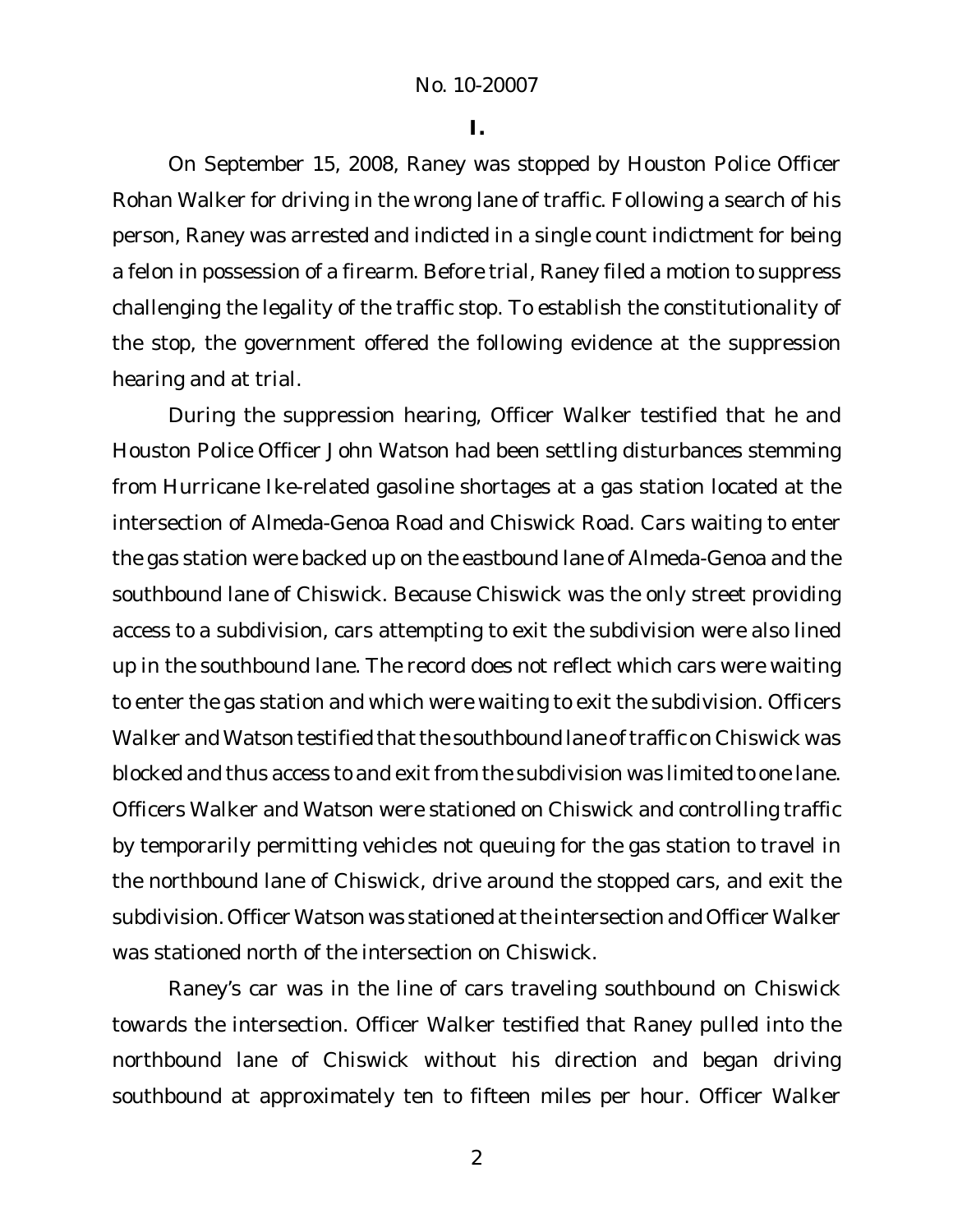signaled for Raney to turn onto a side street off of the northbound lane of Chiswick. Raney immediately complied with Officer Walker's direction. The officers' testimony did not establish the distance Raney had traveled between where his car was waiting in line and the side street where he pulled into.

Officer Walker testified that as he approached the stopped car, the car windows were lowered and he could smell "a strong odor of marijuana." Officer Walker directed Raney to step out of the car. As Raney did so, Officer Walker observed a brown object fall to the ground, which he believed to be a marijuana cigarette. Officer Walker then signaled to Officer Watson that his assistance was needed. Officer Walker detained Raney for the marijuana, placed Raney in handcuffs, and conducted a search of his person. During the pat-down, Officer Walker testified that he found a .45 caliber Sig Sauer firearm in the waistband of Raney's pants. A search of Raney's car revealed ammunition in the glove compartment. A criminal history check indicated that Raney had a prior felony conviction. Raney was subsequently arrested for being a felon in possession of a firearm.

Afer presenting its evidence at the suppression hearing, the government argued that it established that Raney committed three traffic violations: (1) driving in the wrong lane of traffic, (2) failing to obey a police officer's directions, and (3) reckless driving, and thus the officers had an objective basis justifying the traffic stop. Raney argued that because he did not actually commit a traffic violation, Officer Walker did not have probable cause to conductthe initial traffic stop and any evidence obtained from the subsequent search must be suppressed. The district court held that Raney committed a traffic violation per se when he drove in the wrong lane of traffic, thus the officers had probable cause to conduct the traffic stop. The district court did not make any findings with respect to the government's arguments that Raney failed to obey the police officer's directions or was driving recklessly.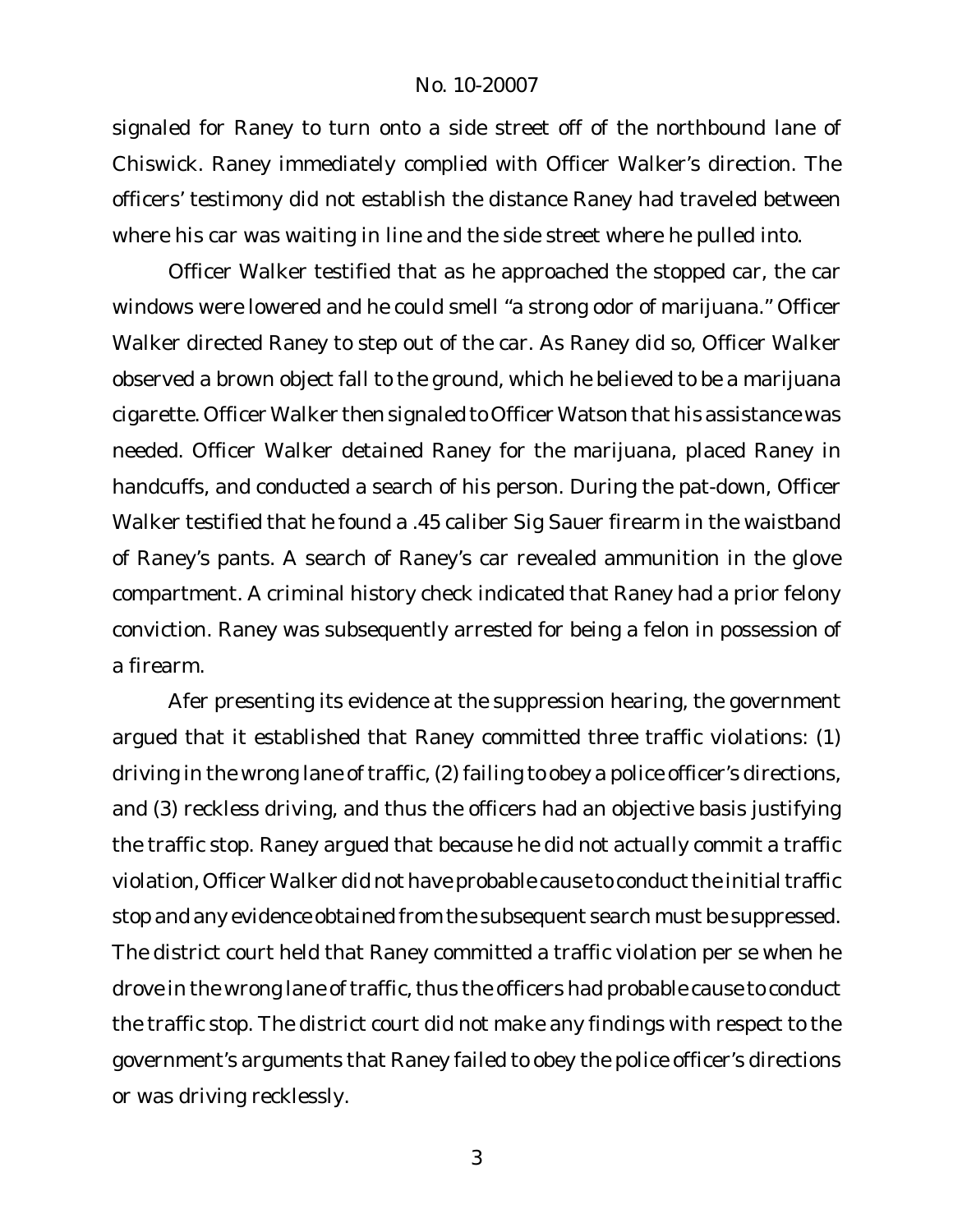At trial, Raney's sole defense was that he was not in possession of a firearm at the time of his arrest. Officers Walker and Watson testified for the government. The officers' trial testimony was substantially similar to the testimony offered at the suppression hearing. Raney's wife Jasmine Raney testified for the defense. Jasmine testified that she had been in the car with Raney prior to the traffic stop, but left the car before Raney pulled out of line because of an altercation between the two. She testified that on the day in question, Raney was wearing a "muscle shirt" and gray cotton shorts with a missing drawstring. She stated that she did not think Raney could have concealed a gun in the shorts. She could not recall whether Raney had been wearing the gray shorts after his release from custody later that day. She further testified that she did not see a gun or ammunition before she left the car. Finally, she stated that she saw Raney had been stopped and arrested but did not approach or intervene.

The jury found Raney guilty of being a felon in possession of a firearm in violation of 18 U.S.C. § 922(g). He was sentenced to 108 months' imprisonment and a three year term of supervised release. On appeal, Raney challenges the denial of his motion to suppress. He also argues that the government committed reversible error by making improper remarks during closing arguments.

**II.**

When reviewing the denial of a motion to suppress, we review a district court's factual findings for clear error and review de novo its legal conclusions under theFourth Amendment. *See UnitedStates v.Zavala*, 541F.3d 562, 573-74 (5th Cir. 2008). "A factual finding is not clearly erroneous as long as it is plausible in light of the record as a whole." *United States v. Jacquinot*, 258 F.3d 423, 427 (5th Cir. 2001). "[W]e may consider all of the evidence presented at trial, not just that presented before the ruling on the suppression motion, in the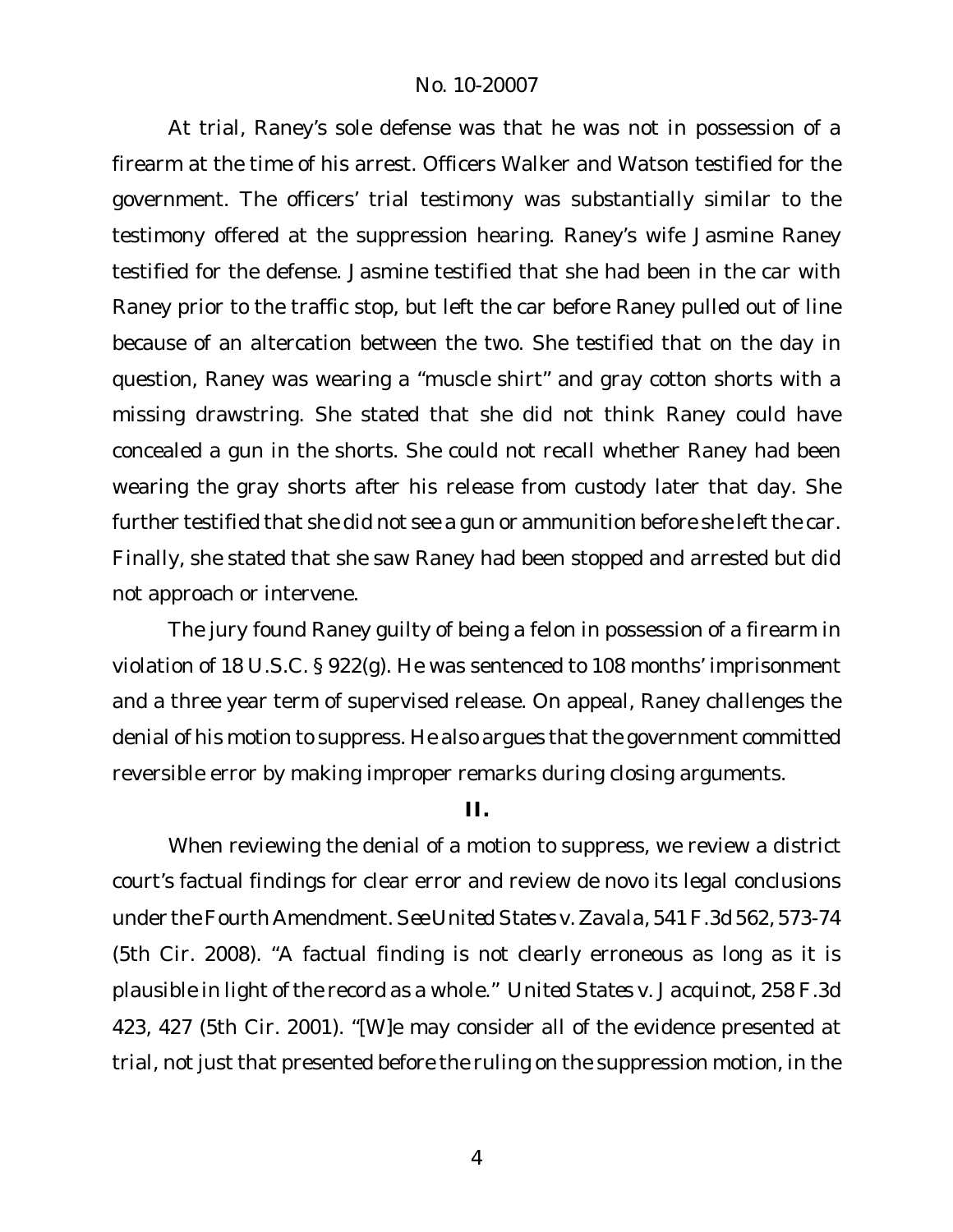light most favorable to the prevailing party," which in this case is the government. *United States v. Ibarra*, 493 F.3d 526, 530 (5th Cir. 2007).

#### **A.**

The stop of a vehicle and detention of its occupants constitutes a "seizure" under the Fourth Amendment. *United States v. Brigham*, 382 F.3d 500, 506 (5th Cir. 2004) (en banc). However, "[a] police officer may stop a vehicle if he has probable cause to believe a traffic violation has occurred." *United States v. Cole*, 444 F.3d 688, 689 (5th Cir. 2006) (citing *Whren v. United States*, 517 U.S. 806, 810 (1996)). "The rule articulated by the Supreme Court in *Whren* provides law enforcement officers broad leeway to conduct searches and seizures regardless of whether their subjective intent corresponds to the legal justifications for their actions." *United States v. Miller*, 146 F.3d 274, 279 (5th Cir. 1998). "[T]he flip side of that leeway is that the legal justification must be objectively grounded." *Id*. (citing *Whren*, 517 U.S. at 812-14). If the alleged traffic violation forming the basis of the stop was not a violation of state law, there is no objective basis for justifying the stop. *See id.* (citing *Goodwin v. Johnson*, 132 F.3d 162, 173 (5th Cir. 1998)); *Cole*, 444 F.3d at 689; *United States v. Lopez-Valdez*, 178 F.3d 282, 288 (5th Cir. 1999). "[T]he constitutionality of the officer's stop of [a defendant]'s vehicle must stand or fall based on whether [the defendant] violated Texas law." *Cole*, 444 F.3d at 689. The government argues only that the stop was proper because Raney committed one or more traffic violations. Thus, this appeal requires us to determine whether the stop was justified at its inception.

#### **B.**

The district court found that driving in the wrong lane of traffic was a per se traffic violation justifying the stop. The Texas Transportation Code provides that a driver shall drive on the right half of the roadway unless "the operator is passing another vehicle; . . . an obstruction necessitates moving the vehicle left of the center of the roadway and the operator yields right-of-way to a vehicle; .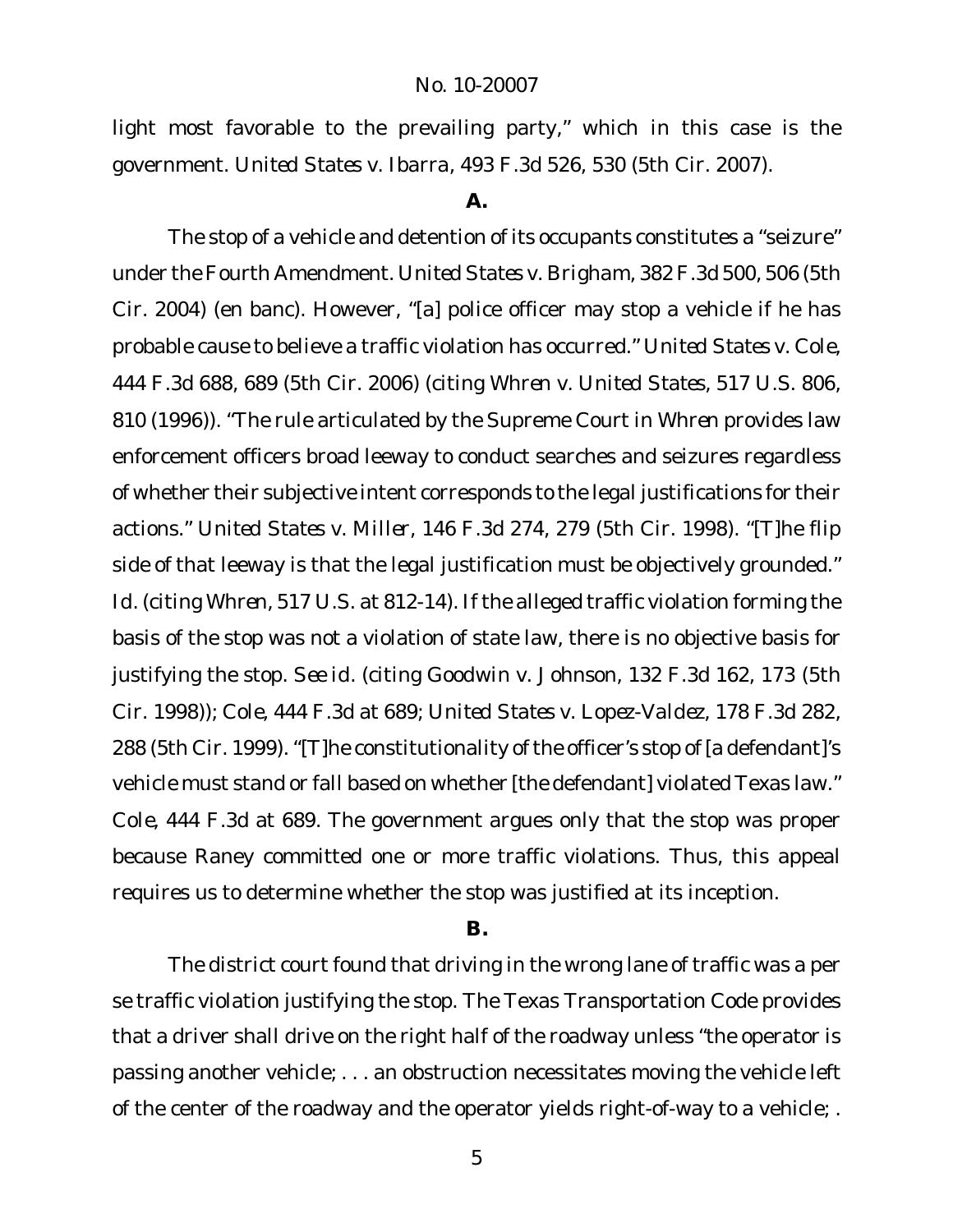. . or the operator is on a roadway restricted to one-way traffic." TEX. TRANSP. CODE ANN. § 545.051(a) (West 1999). Because the plain language of the Code provides limited exceptions to the general prohibition against driving in the oncoming lane of traffic, the district court erred in determining that Raney had committed a traffic violation per se. *See Lopez-Valdez*, 178 F.3d at 288 (finding a traffic stop unconstitutional because the reason for the stop was not actually a violation); *Miller*, 146 F.3d at 278-79 (finding that a plain reading of the statute did not support the officer's stated reason for the traffic stop).

Raney arguably crossed into the oncoming lane of traffic to pass the line of cars waiting to enter the gas station, which, as recognized by the government, "entirely blocked" the road for cars attempting to exit the subdivision, circumstances that may constitute an obstruction or limit travel to one lane of traffic. *See* TEX. TRANSP. CODE ANN. §§ 545.051(a). Moreover, the government essentially concedes in its brief that Raney did not violate this Code provision.<sup>1</sup> However, the government argues that Raney committed the alternative traffic violations raised during the suppression hearing: (1) failure to obey a police officer's directions and (2) reckless driving. We consider each in turn.

**C.**

 $1$  We respectfully disagree with the dissent that the record establishes that an exception to the general prohibition of driving in the wrong lane of traffic has not been met. The district court made only one finding– that Raney committed a traffic violation by driving in the wrong lane of traffic. The government, not the defendant, carries the burden of establishing that a traffic violation has been committed. The government failed to offer evidence before the district court or argue in its briefing the applicability of said exceptions. The record establishes that this was more than a "garden-variety traffic jam." Officer Walker testified that when he arrived at the gas station, there were "disturbance calls coming in from all angles, roads were blocked off, and it was a real mess." The cars lined up on the southbound lane of Chiswick blocked the only exit from the subdivision. As such, the record does not demonstrate that Raney affirmatively committed a traffic violation.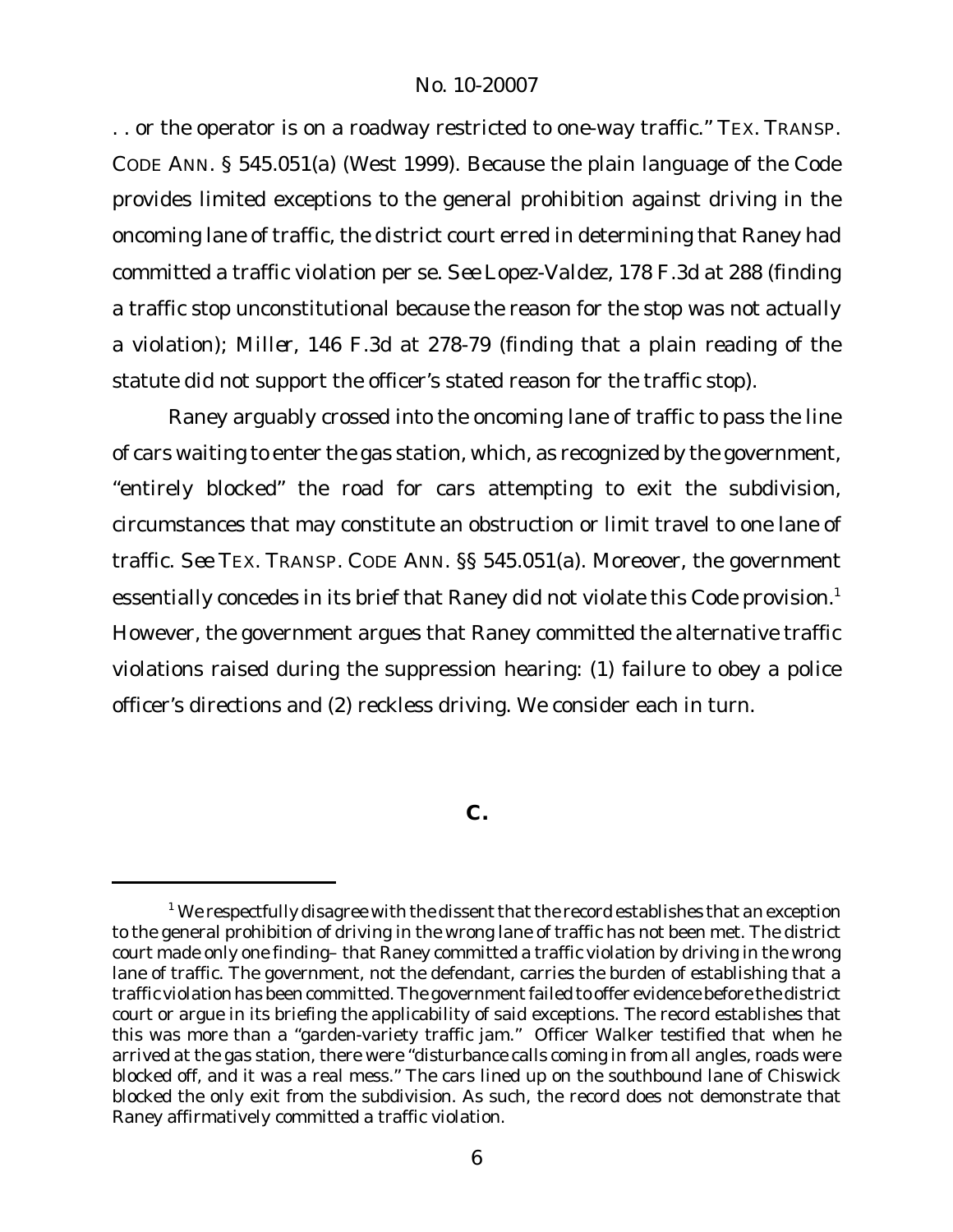The government argues that Raney violated the law when he failed to obey Officer Walker's traffic signals. Although not identified by the parties, the government is presumably asserting that Raney violated Code provision § 542.201(1), which states that "[a] person may not willfully fail or refuse to comply with a lawful order or a direction of . . . a police officer." TEX. TRANSP. CODE § 542.501(1) (West 1999). At the suppression hearing, the district court stated it had not made a finding on "whether or not it would be a fair inference that [Raney] was aware that the officers were directing traffic."

There is no evidence in the record demonstrating that Raney was aware that the officers were directing traffic. The evidence establishes that Officers Watson and Walker were approximately 100 feet, or one-half a block, apart and could see each other. Officer Watson was directing traffic at the intersection of Chiswick and Almeda-Genoa and Officer Walker was stationed in the northbound lane of Chiswick, south of the side street where Raney was searched. The evidence further established that the line of cars on Chiswick extended north of the side street by "at least" five to seven cars. Officer Walker testified at trial that he had positioned himself such that "they," the cars in line on Chiswick, could see him. However, he did not testify that he could see Raney's vehicle or establish that Raney could have seen him or have been aware that he was directing traffic. Further, Officer Watson testified that their patrol car was parked at the gas station at the intersection of Almeda-Genoa and Chiswick. Finally, the evidence established that Raney complied with all of the officers' instructions as soon as he pulled into the northbound lane of traffic and became aware of Officer Walker's presence. Because the government did not offer evidence to establish that Raney was aware of the presence of the officers, we find that Raney did not violate § 542.201(1).

**D.**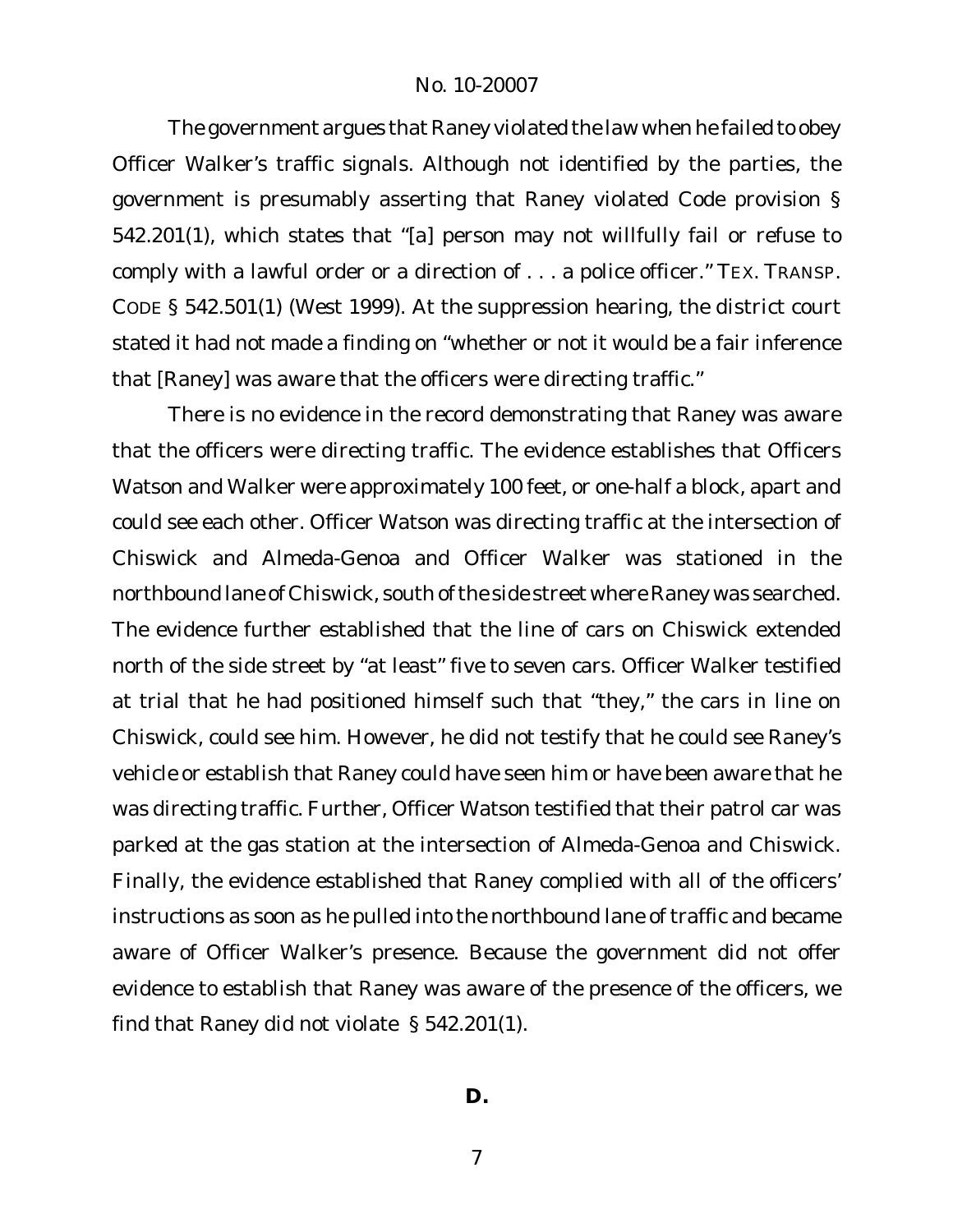Under Texas law, a driver commits the offense of reckless driving if he "drives a vehicle in wilful or wanton disregard for the safety of persons or property." TEX. TRANSP. CODE ANN. § 545.401(a) (West 1999). "In the context of reckless driving, 'willful and wanton disregard' means the deliberate and conscious indifference to the safety of others." *Brown v. State*, 183 S.W.3d 728, 733 (Tex. App.—Hous. [1st Dist.] 2005, pet. ref'd) (quotations and citation omitted). The district court declined to make a specific finding on "whether or not driving on the wrong side of the street heading towards a police officer or simply driving on the wrong side of the street is reckless per se."

Officer Walker testified that he believed Raney was driving recklessly when he pulled into the northbound lane where Officer Walker was standing simply because Officer Walker "would have been hit" if he had not moved. This argument is specious. Recklessness clearly requires a showing of willful and wanton disregard for the persons or property of others. *See id*. Officer Walker testified that Raney was driving approximately ten to fifteen miles per hour in a lane with no oncoming traffic. Officer Walker did not testify as to the distance between where he was standing and Raney's car after it pulled into the northbound lane, did not testify that Raney was ever close to hitting him, nor did he testify that Raney could not have safely stopped or changed course before reaching Officer Walker. The government did not present evidence to establish that other cars had entered the northbound lane of traffic or that Raney's driving was likely to have caused injury to persons or property. Finally, the evidence does not establish that Raney was aware that the officers were directing traffic at the time he initially pulled into the opposing lane of traffic and thus could not have been driving with willful and wonton disregard for the safety of others. As such, there is insufficient evidence in the record to establish that Raney violated § 545.401(a).

**E.**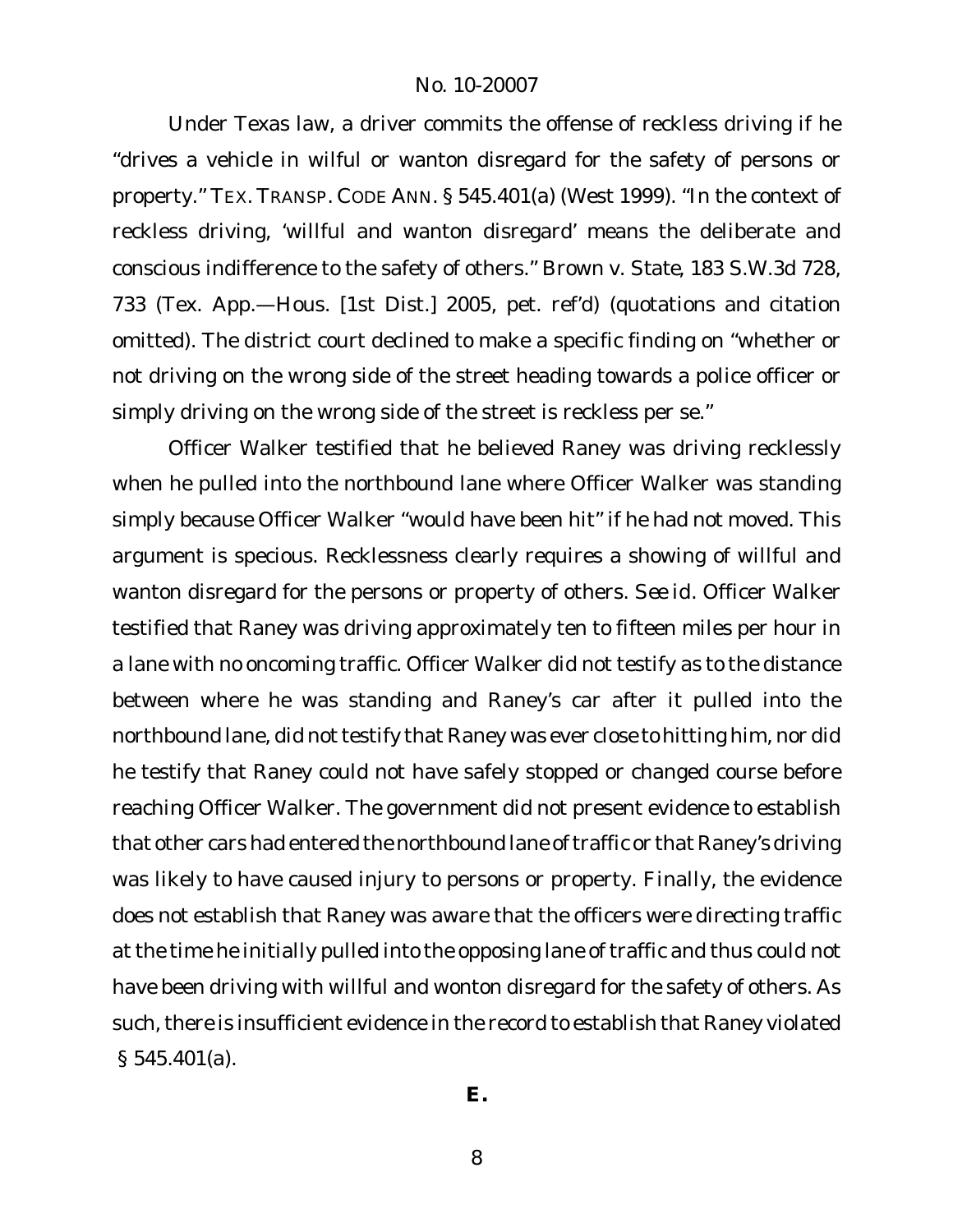Although the government does not so request, this court generally remands to the district court to make factual findings on probable cause in the first instance. *See Devenpeck v. Alford*, 543 U.S. 146, 156 (2004) (declining to address issue of probable cause in the first instance on appeal); *Cole,* 444 F.3d at 688 (remanding for factual development to determine whether a traffic violation had been committed because the court was unable to "resolve the legality of the stop without additional fact finding").

At the suppression hearing, the government presented evidence to establish that Raney committed three traffic violations: (1) driving in the wrong lane of traffic, (2) disobeying an officer directing traffic, and (3) reckless driving. The government bears the burden of proving that the stop was constitutional when, as here, the stop and search were conducted without a warrant. *See United States v. Guerrero-Barajas*, 240 F.3d 428, 432 (5th Cir. 2001). Thus, the suppression hearing provided the government the opportunity and obligation to present evidence establishing the validity of the traffic stop. Although the district court did not make specific findings on failure to obey and reckless driving, the record has nonetheless been developed as to these arguments. We will not afford the government a second opportunity to present evidence to the district court in an attempt to meet their burden of proof. Because the government failed to establish the necessary objective basis justifying the traffic stop, we need not remand on these grounds.<sup>2</sup>

 $2$  The government asserts for the first time on appeal that the officers had reasonable suspicion to believe that Raney was committing a traffic violation. Raney argues that this court should not consider arguments that lower the government's burden of proof on appeal and that were not raised before the district court. Our case law is clear that unless a defendant actually committed a traffic violation, there is no objective basis for the stop in the context of a traffic stop. *See, e.g.*, *Whren v. United States*, 517 U.S. 806, 808-10 (1996); *United States v. Cole*, 444 F.3d 688, 689 (5th Cir. 2006); *United States v. Lopez-Valdez*, 178 F.3d 282, 288 (5th Cir. 1999); *United States v. Miller*, 146 F.3d 274, 279 (5th Cir. 1998)*.* Because an officer's reasonable suspicion that a traffic violation occurred requires the same objective basis as probable cause for a traffic stop, i.e., that a traffic law was actually violated, we need not undertake a separate analysis.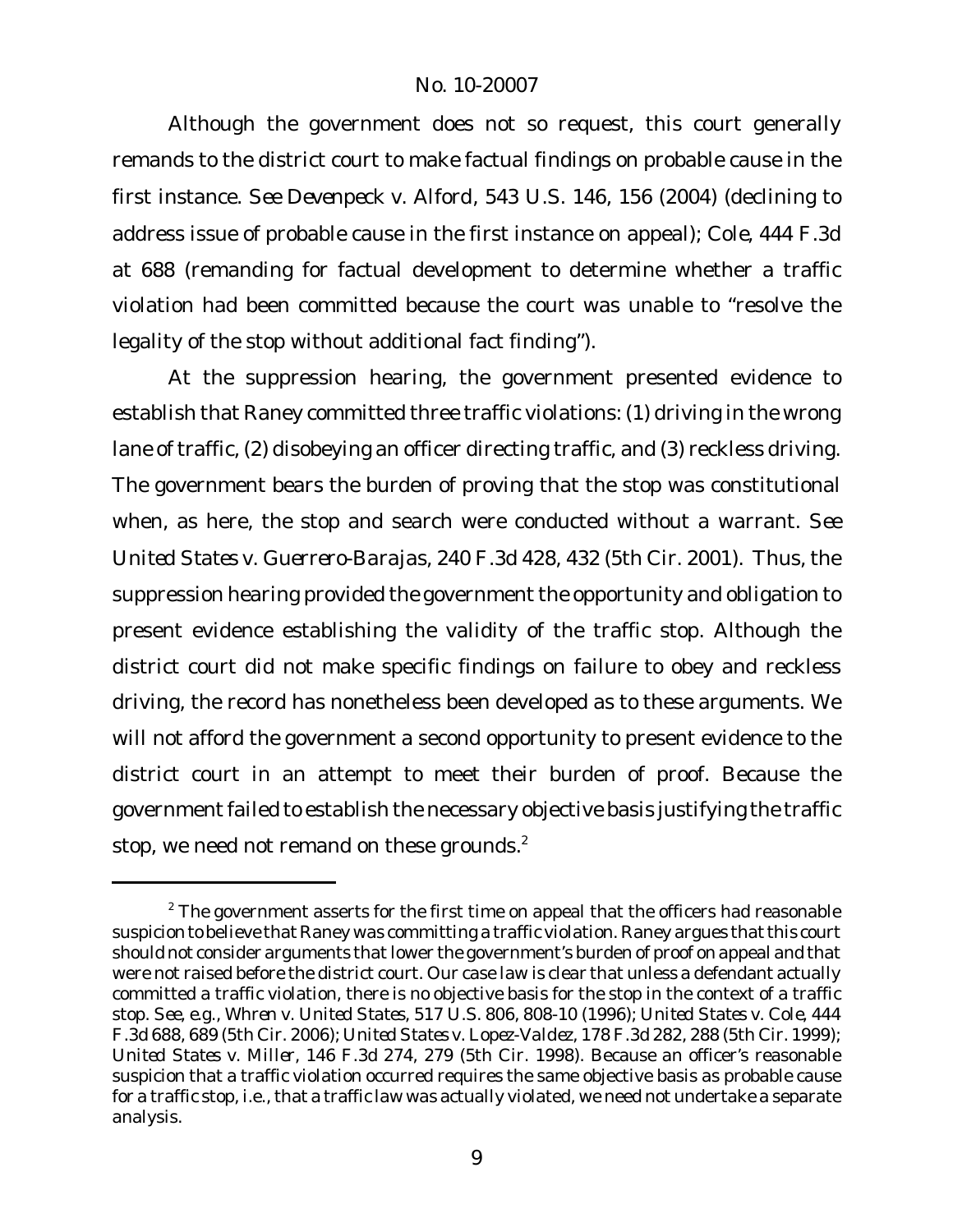**F.**

The government asserts for the first time on appeal that Raney committed other violations of Texas law in an attempt to establish the necessary objective basis: (1) failure to stay within a single lane on a roadway divided into two or more clearly marked lanes outside of which he could not safely move, TEX. TRANSP. CODE ANN. § 545.060(a) (West 1999); (2) changing lanes within 100 feet of an intersection, TEX. TRANSP. CODE ANN. § 545.056(a) (West 1999); (3) changing lanes when the road was not clearly visible and free from approaching traffic, TEX. TRANSP. CODE ANN. § 545.054(a) (West 1999); and (4) interfering with the performance of a peace officer's duties, TEX. PEN. CODE. ANN. § 38.15(a)(1) (West 2003).

Raney argues that this court should consider these grounds forfeited because they were raised for the first time on appeal. *See United States v. Scroggins*, 599 F.3d 433, 448 (5th Cir. 2010) ("[F]ailure to raise specific issues or arguments in pre-trial suppression proceedings operates as a waiver of those issues or arguments for appeal.") (emphasis and quotations omitted). We need not determine whether the government forfeited these bases because assuming arguendo that it did not, we find that the evidence does not support a finding that Raney committed these traffic violations.

The evidence establishes that Raney did not violate Texas Transportation Code §§ 545.060(a) and 545.054(a). Section 545.060(a) states that "[a]n operator on a roadway divided into two or more clearly marked lanes for traffic: (1) shall drive as nearly as practical entirely within a single lane; and (2) may not move from the lane unless that movement can be made safely." Section 545.054(a) states that "[a]n operator may not drive on the left side of the center of the roadway in passing another vehicle unless . . . the left side is clearly visible and free of approaching traffic for a distance sufficient to permit passing without interfering with the operation of the passed vehicle or a vehicle approaching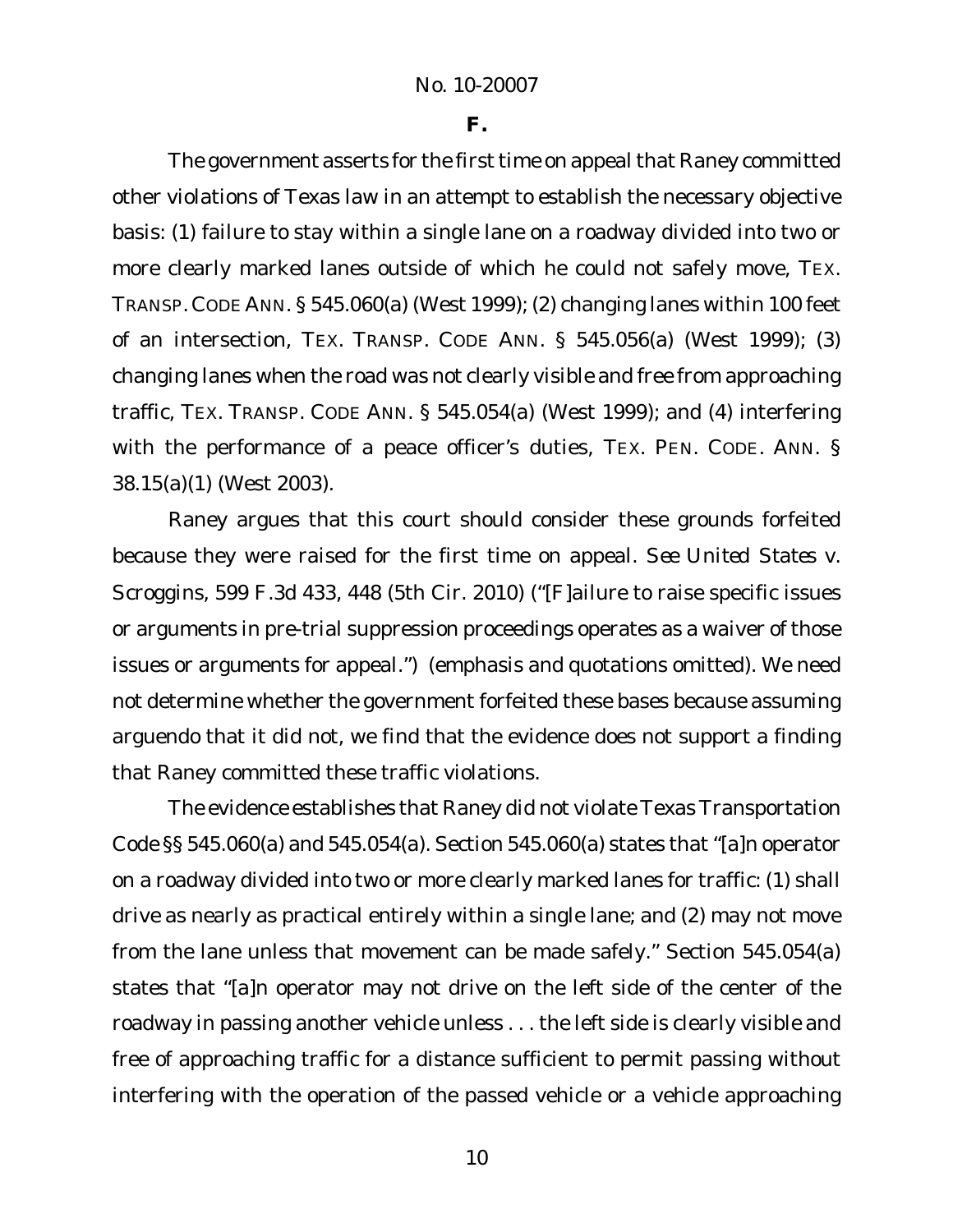from the opposite direction." There is no evidence in the record to establish that Raney could not move safely into the northbound lane. The evidence demonstrates that the northbound lane was free of traffic at the time Raney pulled into it. The evidence does not establish that Raney could not have moved safely around the line of waiting cars at the speed of ten to fifteen miles per hour.

The evidence further demonstrates that Raney did not violate Texas Transportation Code § 545.056(a). Section 545.056(a) states that "[a]n operator may not drive to the left side of the roadway if the operator is . . . approaching within 100 feet of an intersection." Officer Watson testified that he was positioned atthe intersection of Almeda-Genoa and Chiswick, approximately 100 feet south from where Officer Walker was stationed on Chiswick. Officer Walker testified that the line of cars north of his position was "at least" five to seven cars long. Thus, the testimony demonstrates that Raney was not within 100 feet of an intersection.

Finally, the evidence establishes that Raney did not violated Texas Penal Code § 38.15(a)(1). Section 38.15(a)(1) states that "[a] person commits an offense if the person with criminal negligence interrupts, disrupts, or otherwise interferes with . . . a peace officer while the peace officer is performing a duty or exercising authority imposed or granted by law." TEX. PEN. CODE. ANN. § 38.15(a)(1). Just as there is no evidence establishing that Raney was aware that a peace officer was performing his duties, there is no evidence demonstrating that Raney acted with criminal negligence when he pulled into the northbound lane at ten to fifteen miles per hour to move around a line of traffic.

Because the government did not establish that Raney committed a traffic violation on any of the argued grounds, we find that as a matter of law there was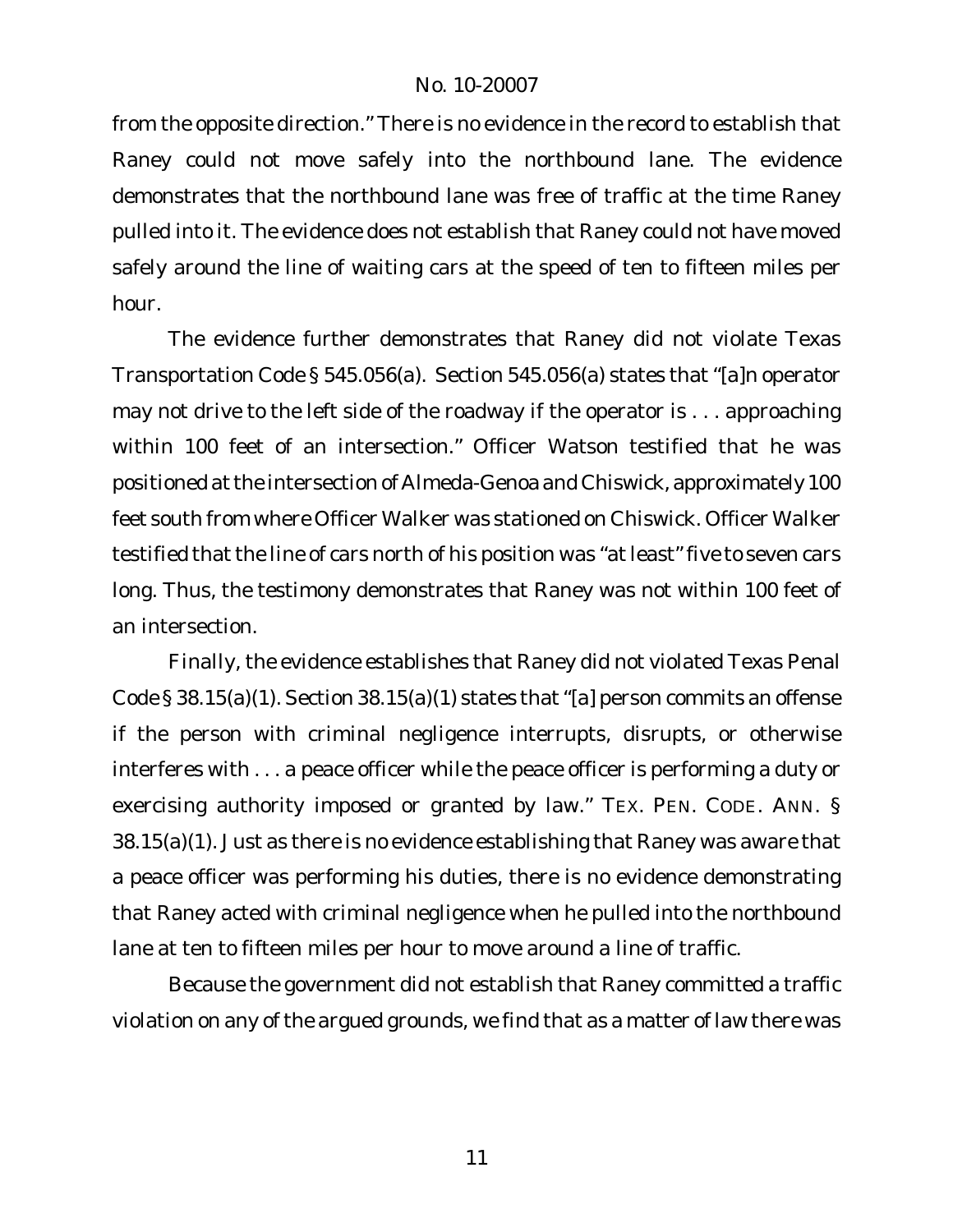no objective basis justifying the traffic stop. We therefore vacate the district court's denial of Raney's motion to suppress and render an acquittal. $3$ 

## **III.**

Raney also challenges several statements made by the prosecutor during closing arguments. First, in reference to the firearm found on Raney, the prosecutor stated that "[t]he gun was loaded, a round in the chamber, ready to be fired. Bang, bang, bang." Raney did not object. Next, the prosecutor told the jury that "Jasmine Raney's testimony . . . directly accus[ed] the officers of lying to you [and] planting evidence." Raney objected. The district court sustained the objection and issued a curative instruction. Finally, the prosecutor asked the jurors to decide whether the police officers had a motive to "tell something other than truth," and indicated that they did not by asking "[w]ere the officers going to put their careers on the line?" Raney objected. The district court sustained the objection and issued a curative instruction.4

<sup>&</sup>lt;sup>3</sup> Rendering judgment is appropriate in this case because without a legal justification of the stop, the subsequent search and arrest were unconstitutional and any evidence obtained therefrom are inadmissible. *See Lopez-Valdez*, 178 F.3d at 289. We further find that the police officer's reasons for the traffic stop do not "pass muster under the good-faith exception to the exclusionary rule." *Id*. ("[I]f officers are allowed to stop vehicles based upon their subjective belief that traffic laws have been violated even where no such violation has, in fact, occurred, the potential for abuse of traffic infractions as pretext for effecting stops seems boundless and the costs to privacy rights excessive."); *see also Cole*, 444 F.3d at 689 (finding "no case in this circuit which has relied on the good faith exception to justify a traffic stop when the police officer erroneously believed the conduct he observed was a traffic violation" and further holding that "[i]f [defendant] did not violate [the traffic laws], the stop is not justified and the motion to suppress should be granted without regard to the officer's subjective good faith."); *United States v. Granado*, 302 F.3d 421 (5th Cir. 2002); *cf. United States v. Nichols*, 142 F.3d 857, 860 n.1 (5th Cir. 1998) (noting that this circuit's application of the good faith exception to reasonable suspicion determinations always involve "circumstances extrinsic to the government agent's personal observation at the time of the stop").

<sup>&</sup>lt;sup>4</sup> A fourth remark which Raney challenges was the prosecutor's statement during closing argument that any discrepancies in the polices officers' testimonies, specifically whether Raney was wearing jeans or jean shorts at the time of the stop and whether Raney was handcuffed during the pat-down were "understandable because [the police officers] were probably thinking about how they're going to repair their homes [and] take care of their families." The district court overruled Raney's objection. On appeal, Raney argues that this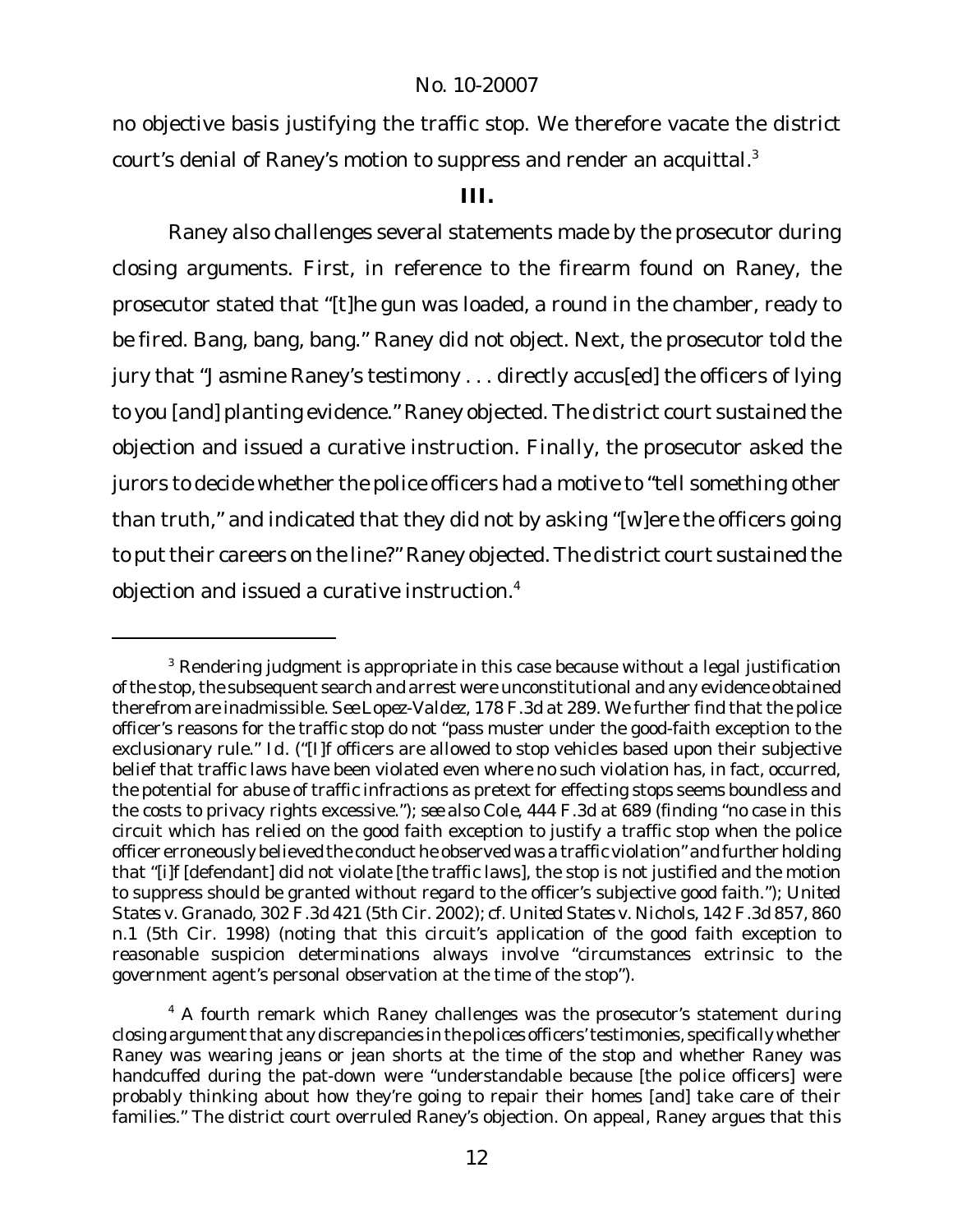This court uses a two-step analysis to determine whether the prosecutor's remarks constitute reversible error. *See United States v. Munoz*, 150 F.3d 401, 414 (5th Cir. 1998). First, this court determines whether the prosecutor's remarks were improper. *Id*. If an improper remark was made, this court next determines whether the remark "prejudiced the defendant's substantive rights." *Id*. at 415. The prejudice determination involves "(1) the magnitude of the statement's prejudice, (2) the effect of any cautionary instructions given, and (3) the strength of the evidence of the defendant's guilt." *United States v. Tomblin*, 46 F.3d 1369, 1389 (5th Cir. 1995). "The magnitude of prejudicial effect is measured by 'looking at the prosecutor's remarks in the context of the trial in which they were made and attempting to elucidate their intended effect.'" *United States v. Ramirez-Velasquez*, 322 F.3d 868, 875 (5th Cir. 2003) (quoting *United States v. Fields*, 72 F.3d 1200, 1207 (5th Cir. 1996)). When determining whether a prosecutor's comment was improper, we look at the comments in context of the proceedings as a whole. *See United States v. Washington*, 44 F.3d 1271, 1278 (5th Cir. 1995).

Because we have found that Raney's conviction cannot stand as a matter of law, we need not actually determine whether the remarks constituted reversible error. However, we feel it prudent to address this issue because the government has been cautioned repeatedly by this court against making such arguments, yet we continue to face them on appeal.

A prosecutor is "not permitted to make an appeal to passion or prejudice calculated to inflame the jury." *United States v. Crooks*, 83 F.3d 103, 107 n.15 (5th Cir. 1996). During closing arguments, "[a] prosecutor is confined in closing argument to discussing properly admitted evidence and any reasonable

statement intended to "inflame the jury's passions" and garner the jury's sympathy. Although the government is prohibited from appealing to passion or prejudice in order to inflame the jury, we find that the prosecution's remark does not have a strong enough prejudicial effect to constitute reversible error. *See United States v. Crooks*, 83 F.3d 103, 107 n.15 (5th Cir. 1996).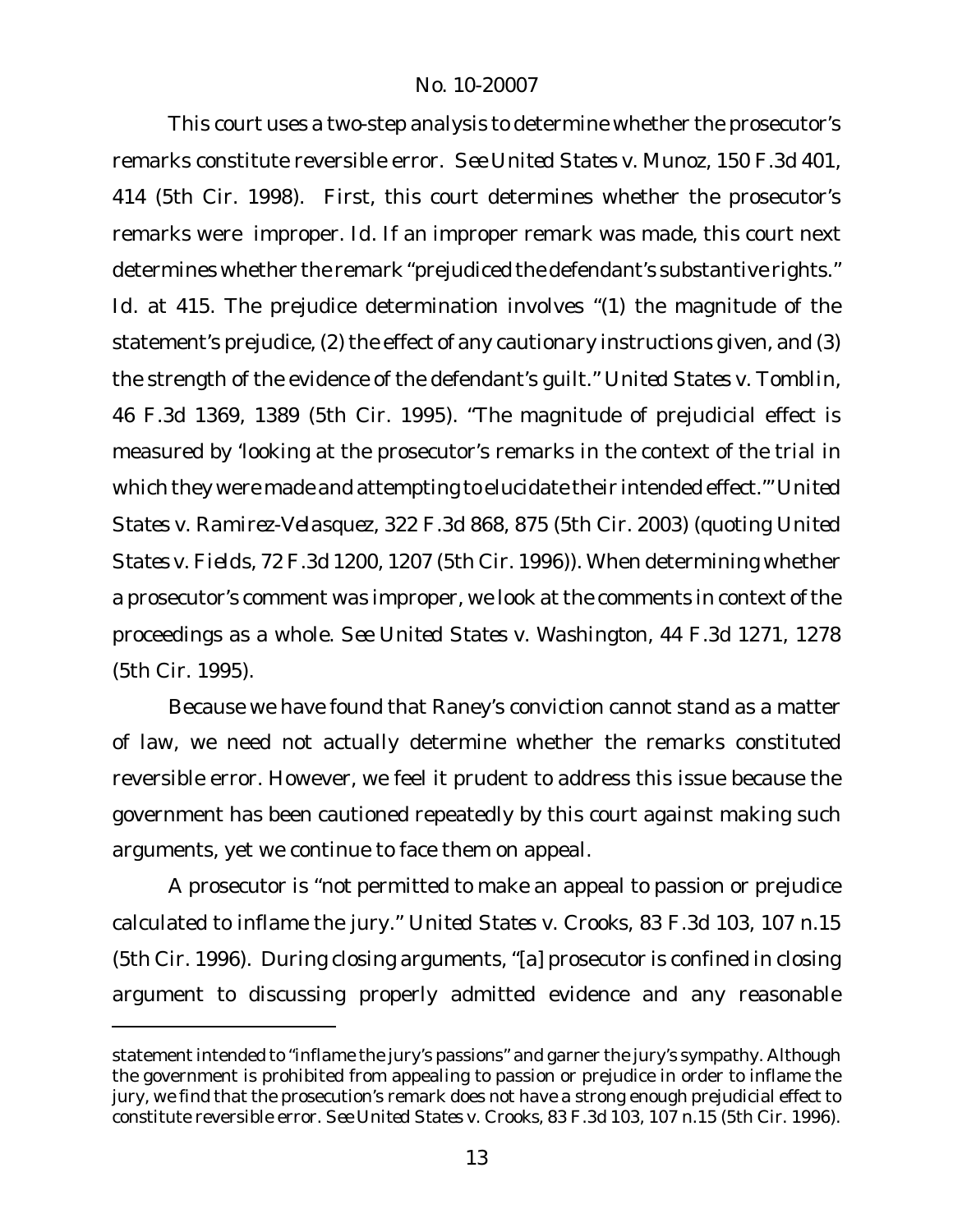inferences or conclusions that can be drawn from that evidence." *United States v. Vargas*, 580 F.3d 274, 278 (5th Cir. 2009). This court has also "held it improper for a prosecutor to ask a jury the rhetorical question whether federal agents would risk their careers to commit perjury" thereby implying that because they are government officials they would not lie. *United States v. Gracia*, 522 F.3d 597, 600-02 (5th Cir. 2008) (finding it improper for the prosecutor to ask the jury whether the federal agents "would put their careers . . . on the line for committing the offense of aggravated perjury"); *see also United States v. Pittman*, 2010 WL 4561398, at \*3 (5th Cir. Nov. 12, 2010) (unpublished) (finding the prosecutor improperly bolstered federal agents' credibility by indicating that "they 'were just doing their job' and had no reason to lie"); *Ramirez-Velasquez*, 322 F.3d at 873-74 (finding improper the prosecutor's rhetorical question asking the jury "[d]o the agents have any reason? Do they have a reason to throw away their career, to say, . . . I'm going to give up my twenty-year law enforcement career, because I really care that two people get convicted"); *United States v. Gallardo-Trapero*, 185 F.3d 307, 319-21 (5th Cir. 1999). Further, it is improper for a prosecutor to vouch for the credibility of a federal agent because this type of statement impermissibly invokes the "aegis of a governmental imprimatur." *See id.* at 320.

It is troubling to this court that the government made these types of improper remarks in the present matter because the primary inculpatory evidence was the testimony of the law enforcement witnesses whose credibility was bolstered by the prosecution. As emphasized numerous times by the prosecutor during closing argument, this case came down to the credibility of Jasmine Raney and the police officers. The prosecution told the jury: "Who are you going to believe; that's what this case is about", and later stated, "Who do you believe? Officers Walker and Watson or Jasmine Raney? That's it . . . ." The prosecutor then proceeded to diminish Jasmine Raney's credibility by telling the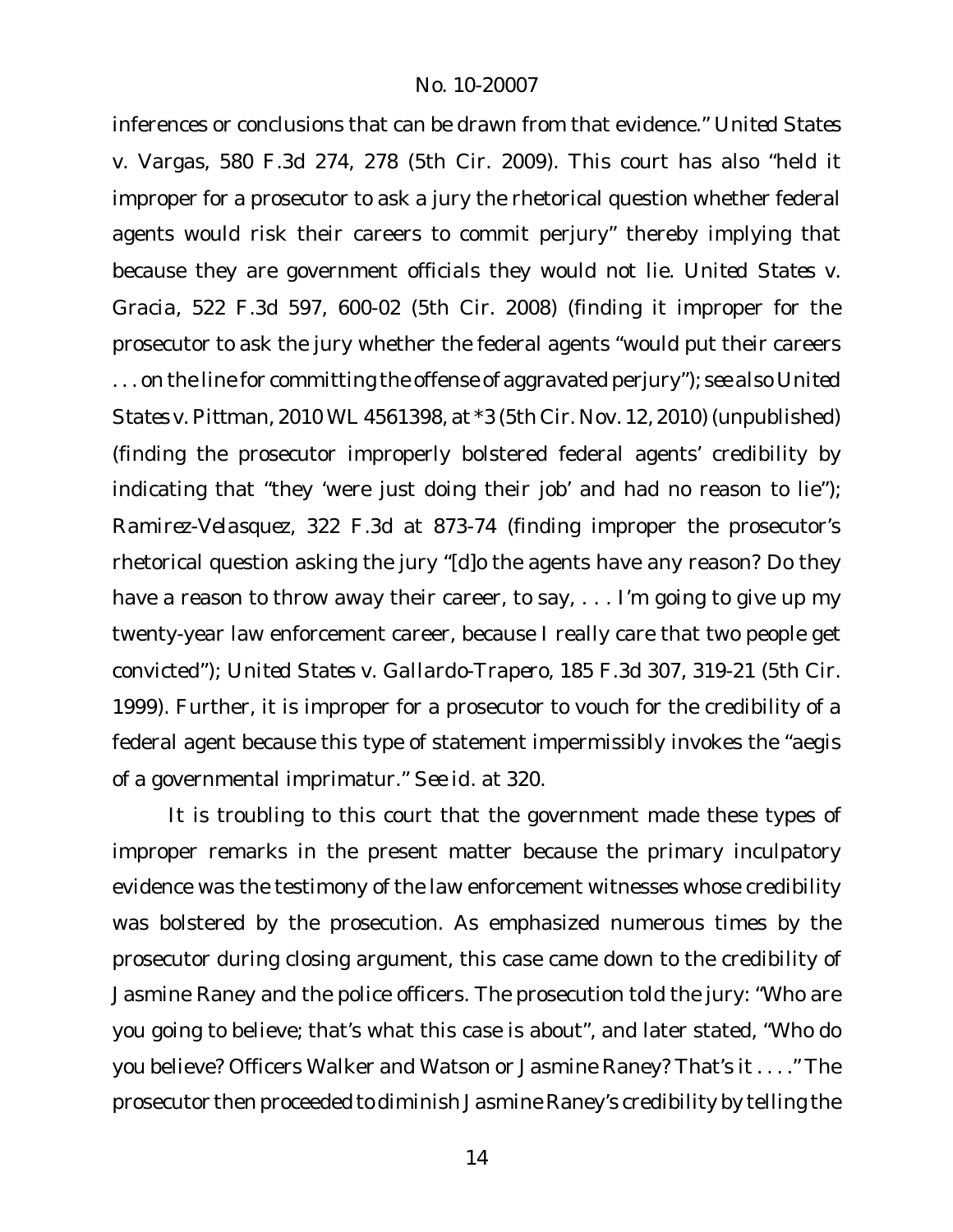jury to "make no mistake . . . [she] is directly accusing Officers Walker and Watson of lying to you, of planting evidence." Although Raney's defense that he did not possess a weapon arguably supports such an inference, this argument was not proper when it directly attributed the accusation to the sole defense witness who did not actually offer such testimony. In fact, Jasmine Raney testified that she never saw a gun and based on the shorts Raney was wearing, she did not believe that a gun could have been hidden in the waistband. She further testified that she was not present at the time of the stop and thus could not say whether there was a gun on his person when he was searched. The government then proceeded to improperly bolster the credibility of the police officers by improperly telling the jury that they had "no reason to risk their careers" by lying. On rebuttal, the prosecutor again emphasized to the jury that this was "a case of credibility." In *Gracia*, this court found comments similar to those made in the present matter reversible under the plain error standard of review. 522 F.3d at 601. Raney does not face such a burden, which suggests that "less compelling facts" could warrant reversal in his case. *See United States v. McCann*, 613 F.3d 486, 497 (5th Cir. 2010).

Despite our precedent clearly condemning such remarks, the government continues to disregard our admonishments. Indeed, the government conceded as much at oral argument by stating "cases in the Fifth Circuit ha[ve] admonished the government [not to] make such statements" and "we have been admonished and encouraged not to do that time after time." Further frustrating the issue is the quandary defendants often find themselves in: if they object to improper remarks during the trial, they likely receive a curative instruction that frequently forms the basis for this court to affirm; if they do not object in order to avoid this result they have to overcome the very difficult hurdle of plain error review. These types of improper remarks substantially effect a defendant's rights and the integrity of this court. As such, we write once more to do all that we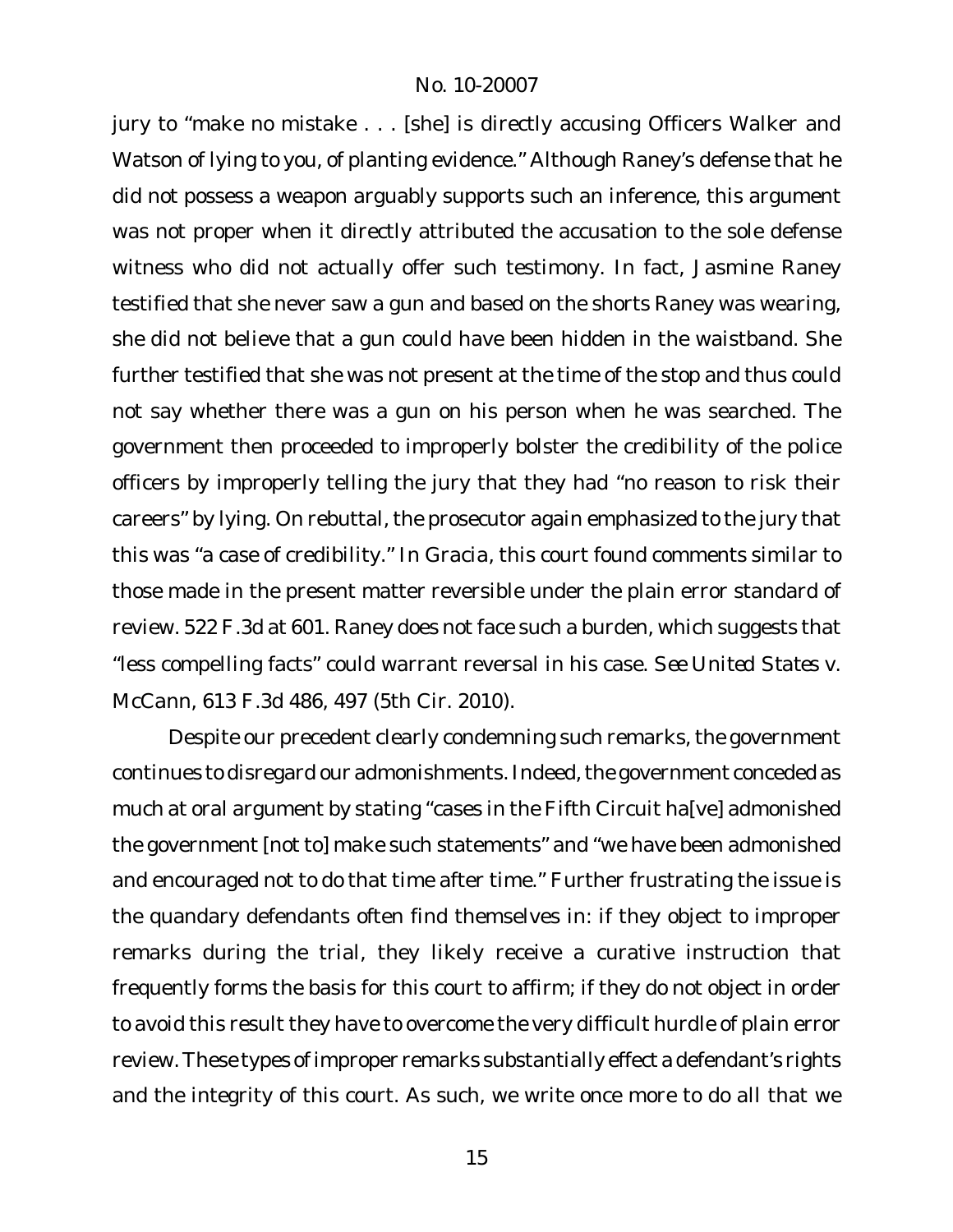can–state clearly and unequivocally that these types of remarks and arguments are improper and if the government continues to ignore our reproval, perhaps it is time for this court to reconsider our jurisprudence on curative instructions and plain error in this context.

**IV.**

For the foregoing reasons, we VACATE the judgment of the conviction and RENDER judgment of acquittal in favor of the defendant.

VACATED and RENDERED.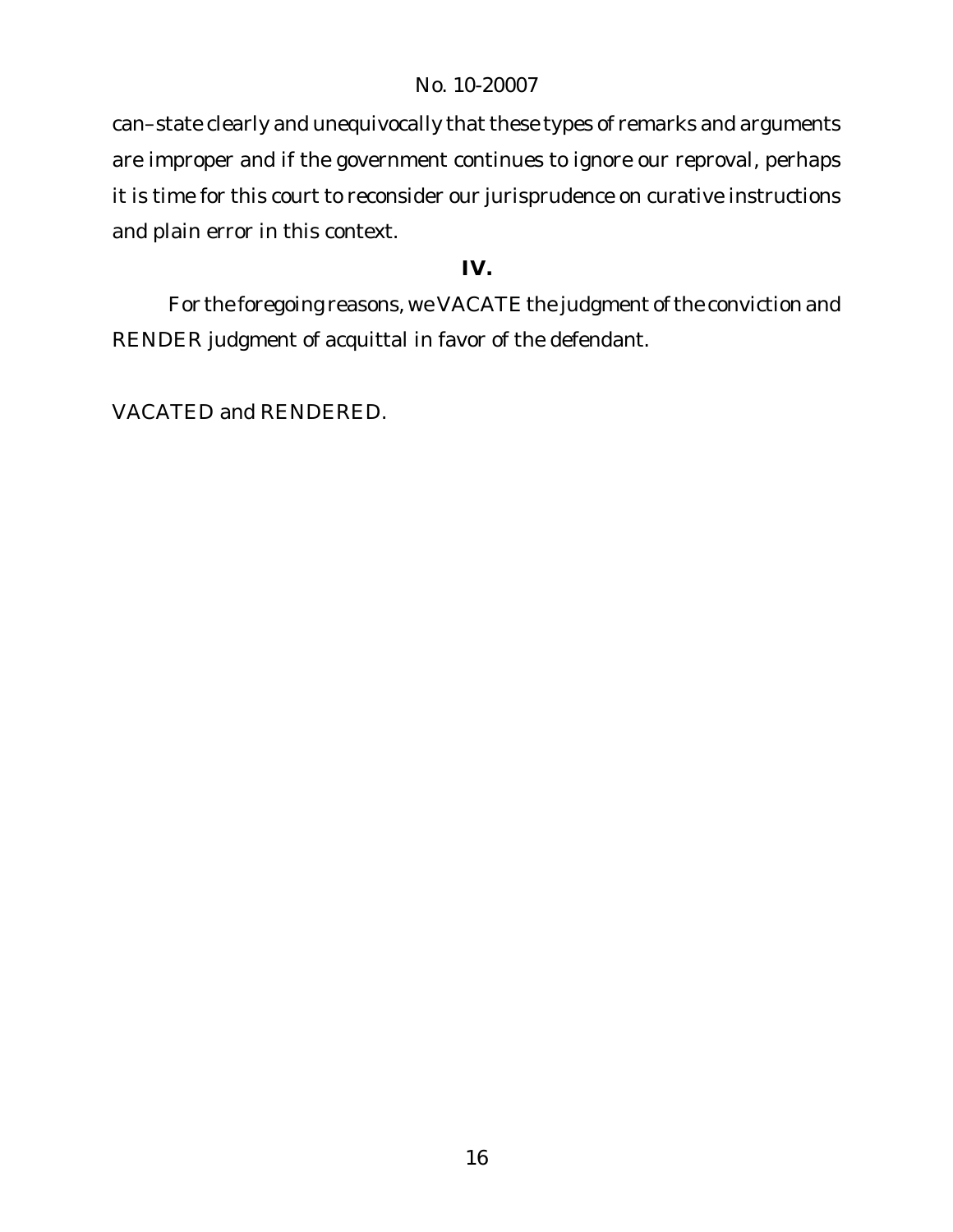BENAVIDES, Circuit Judge, dissenting.

I respectfully dissent. I would affirm the district court's suppression ruling: the stop was justified because Raney violated the law by driving on the wrong side of the road. Uncontested record evidence indicates that at the time of the stop, Raney was driving on the lefthand side of the road, which is a violation of Texas Transportation Code § 545.051(a) except in limited circumstances. None of those exceptions apply here. That said, in light of the Government's improper arguments at trial, as discussed by the majority, I believe this panel should reach the appellant's argument that the Government's improper arguments constitute reversible error.

The majority reverses the district court's suppression ruling, holding that the district court erred in finding probable cause because Raney was driving on the wrong side of the road at the time of the stop. In particular, the majority takes umbrage with the district court's conclusion that driving on the wrong side of the road is a per se traffic violation. I do not understand this to be the district court's holding.<sup>1</sup> Moreover, even if the district court misstated the law, we should still consider independently whether Raney violated § 545.051(a).

<sup>&</sup>lt;sup>1</sup> After finding that Raney violated the Texas Transportation Code's prohibition on driving on the left side of the road, the district court did comment that "Mr. Raney committed a traffic violation by driving on the wrong side of the road, period." However, in context, I do not believe the district court used the term "period" to mean "per se." Consider the full text of the court's comment:

I am a little bit on the fence, frankly . . . about where Mr. Raney was and why—and whether or not it would be a fair inference that he was aware that the officers were directing traffic, but I don't believe I need to get there. Mr. Raney committed a traffic violation by driving on the wrong side of the street, period.

The government had presented three alternative grounds for probable cause: driving on the wrong side of the road, reckless driving, and disobeying a police officer. Essential to both of these latter offenses was exactly where Raney's vehicle was located and whether he was aware that the officers were directing traffic. But the district court held that it need not make these factfindings because "Mr. Raney committed a traffic violation by driving on the wrong side of the street, period." Thus, I understand the district court's use of "period" here to mean "end of discussion," not that driving on the wrong side of the street is a per se traffic offense.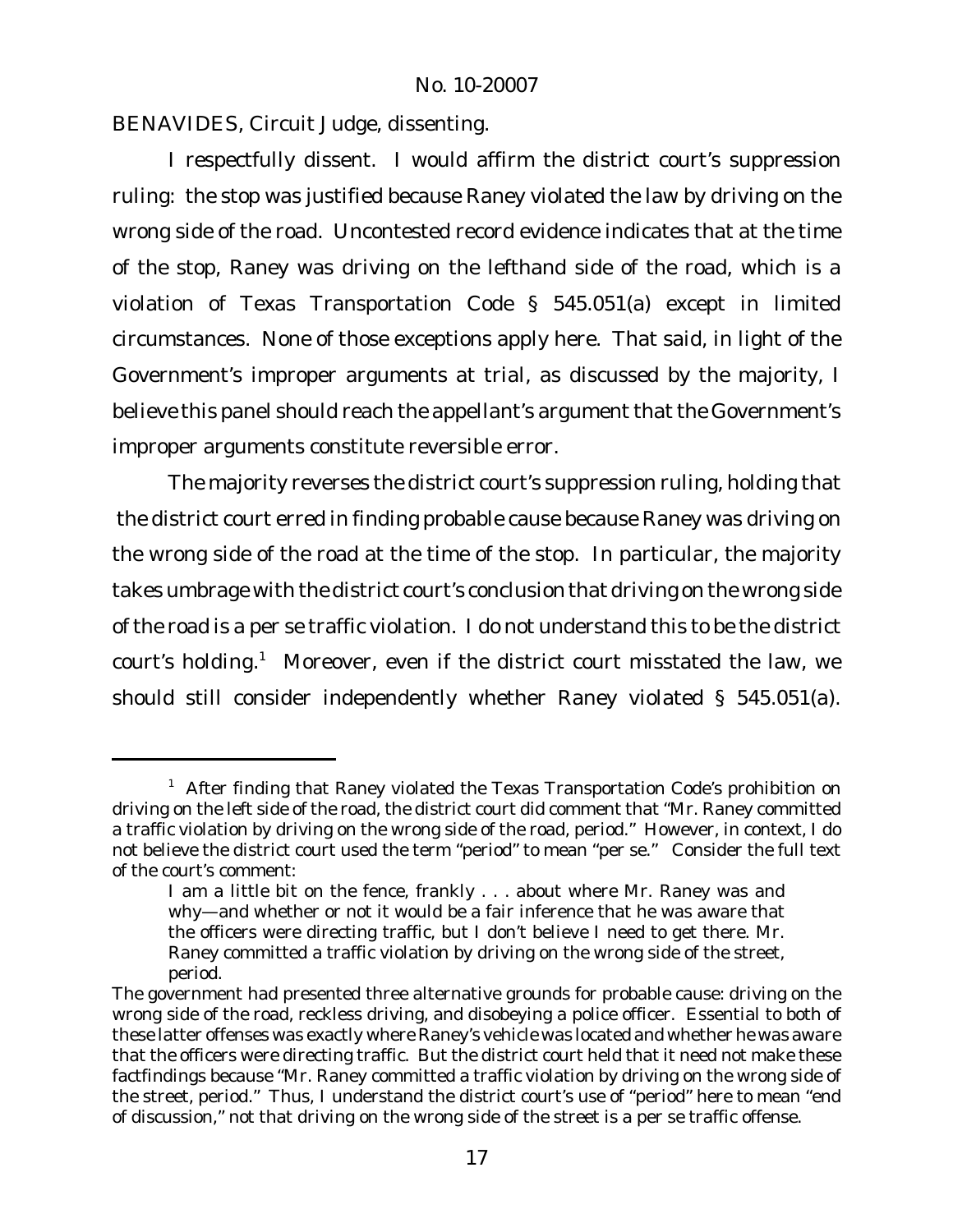Remand would be appropriate if there were contested factual issues, like whether Raney actually drove on the lefthand side of the street. $<sup>2</sup>$  But here, there</sup> is no dispute as to the facts relevant to § 545.051(a), only as whether Raney's undisputed conduct constituted an offense. Whether particular conduct constitutes an offense is a question of law we review de novo. $3$  There is no reason this panel should not apply the correct law to the undisputed facts in the record before us.

Raney's conduct violated § 545.051(a), and none of the statutory exceptions apply. That statute provides:

An operator on a roadway of sufficient width shall drive on the right half of the roadway, unless:

(1) the operator is passing another vehicle;

(2) an obstruction necessitates moving the vehicle left of the center of the roadway and the operator yields the right-of-way to a vehicle that:

(A) is moving in the proper direction on the unobstructed portion of the roadway; and

(B) is an immediate hazard  $\dots$ .<sup>4</sup>

<sup>2</sup> *United States v. Cole*, 444 F.3d 688, 690 (5th Cir. 2006) (remanding a motion to suppress because "factual findings"—specifically, whether an intersection had a crosswalk and where an approaching vehicle had stopped—were needed to determine whether the defendant violated state law).

<sup>3</sup> *See United States v. Williams*, 602 F.3d 313, 315 (5th Cir. 2010) ("The sufficiency challenge requires determining what conduct constitutes an offense under § 111(a)(1). The court reviews questions of statutory interpretation de novo." (citing *United States v. Kay*, 359 F.3d 738, 742 (5th Cir.2004)).

 $4$  TEX. TRANSP. CODE § 545.051(a). The statute provides for two other exceptions, both of which are plainly irrelevant in this case. One exception is where "the operator is on a roadway divided into three marked lanes for traffic," and the other is where "the operator is on a roadway restricted to one-way traffic." Because undisputed record evidence establishes that Chiswick is a two-lane, two-way street we need discuss these exceptions no further.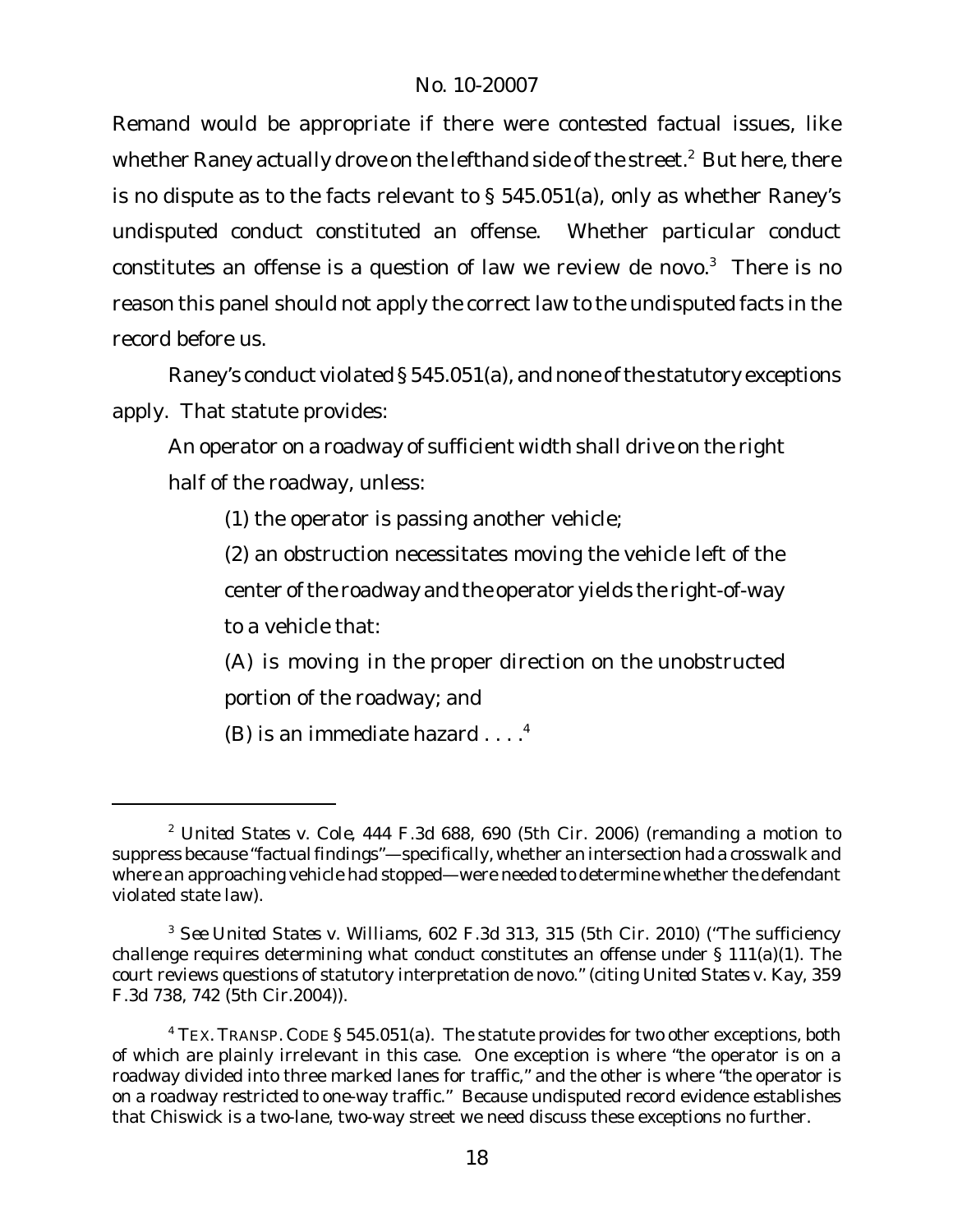It is undisputed that Raney was driving on the left half of Chiswick when the officers effected the stop. Thus, the relevant question is whether any of the statutory exceptions apply.

Neither the exception for passing another vehicle nor the exception for avoiding an obstruction applies here. As to the first of these, Raney's driving on the left side of the road cannot properly be termed "passing." The Texas Transportation Code explains: "'Pass' or 'passing' used in reference to a vehicle means to overtake and proceed past another vehicle *moving* in the same direction as the passing vehicle or to attempt that maneuver."<sup>5</sup> Thus, this statutory definition of "passing" is plainly limited to *moving* vehicles. Further, the definition is further limited to passing "*another* vehicle." Driving on the wrong side of the road in attempt to bypass a line of cars stopped in traffic is not passing "another moving vehicle," and this exception does not apply by the statute's plain language.

The second statutory exception, avoidance of an obstruction, is similarly inapplicable. I disagree with the majority that the line of cars waiting to enter the gas station "constitutes an obstruction." Uncontested record evidence indicates that this was a garden-variety traffic jam.<sup>6</sup> It was not, for instance, a situation where a stalled car blocked the righthand lane. I decline to join the majority in holding that an ordinary traffic jam is an "obstruction" that would make driving on the wrong side of the road legal under Texas law for two reasons. First, I cannot imagine that the Code's drafters intended to allow anyone who does not care to wait in traffic to drive with impunity on the wrong side of the street. Second, even if a traffic jam is an "obstruction" under the

<sup>5</sup> *Id.* § 545.001(1) (emphasis added).

 $^6$  Indeed, Raney did not present evidence at the hearing that, at the time of the stop, he was passing another vehicle or attempting to avoid an obstruction in the roadway. Indeed, he did not even *argue* to the district court that either the "passing" or the "avoiding an obstruction" exception to § 545.051(a) applies here.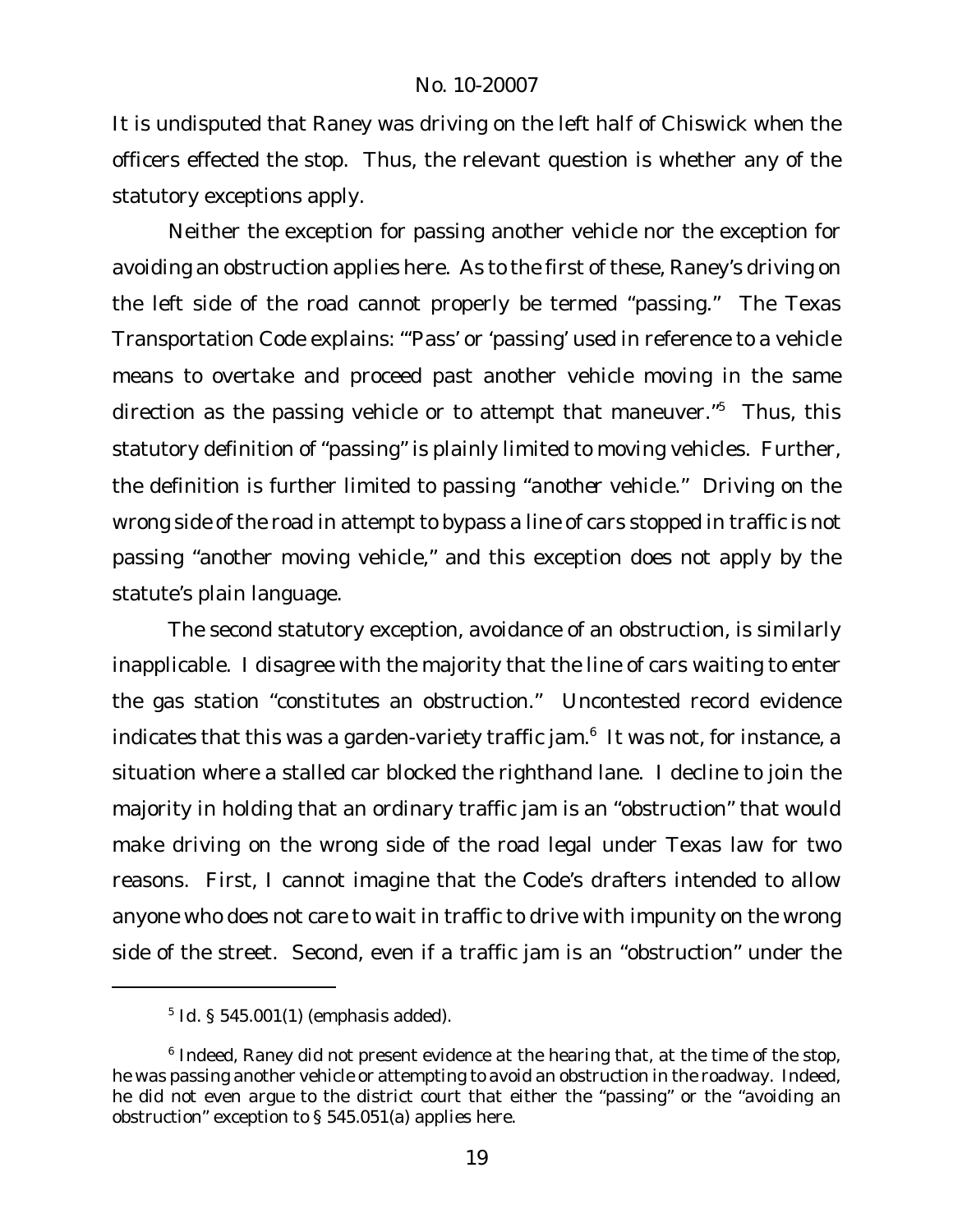Code, the majority neglects a crucial portion of the statute: driving on the left side is only permitted when "an obstruction *necessitates* moving the vehicle left of the center of the roadway."<sup>7</sup> The Code also does not define "necessitate," but I cannot think that an ordinary traffic jam is the kind of obstruction that *necessitates* driving on the wrong side of the road. To interpret the statute otherwise would invite chaos.

The majority argues that the Government failed to meet its burden to negate the applicability of the statutory exceptions (exceptions which were neither pointed out nor claimed by the appellee in the court below). It also appears to suggest that we cannot affirm because the district court did not make a finding as to whether either statutory exception applies. I disagree on both points. As discussed above, whether particular conduct constitutes an offense is a pure question of law that we review de novo. The relevant facts are undisputed: the lane in which Raney was driving was blocked by a traffic jam. Cars were standing still; some were waiting to turn into a gas station, while others, like Raney, were waiting to exit the subdivision. Rather than wait in line with the rest of the cars, Raney chose to drive on the wrong side of the street. The sole question is whether this conduct was legal under § 545.051(a). I fail to see what other evidence or factfindings we would need to answer this question.

Finally, I disagree with the majority that the Government "essentially conced[ed]" that Raney did not violate § 545.051(a). To be sure, the Government did not directly address Raney's argument on appeal that he did not violate § 545.051(a) because he was "passing" or avoiding an obstruction. But this does not relieve the appellant of his burden to raise arguments explaining why the

<sup>7</sup> *Id.* § 545.051(a)(2) (emphasis added).